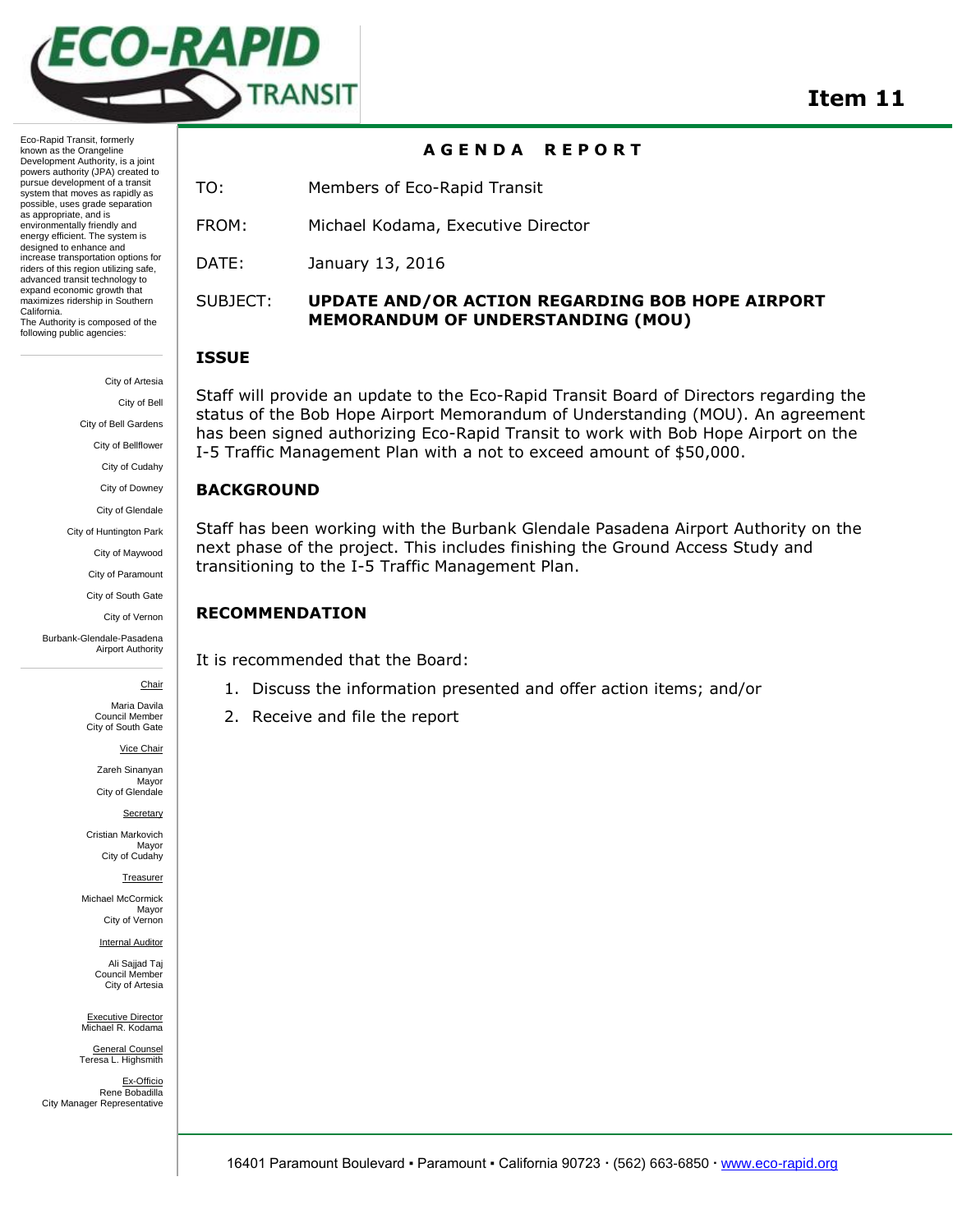# **MEMORANDUMOF UNDERSTANDING** BETWEEN THE ORANGELINE DEVELOPMENT AUTHORITY AND THE **BURBANK-GLENDALE-PASADENA AIRPORT AUTHORITY**

THIS MEMORANDUM OF UNDERSTANDING ("MOU") is dated October 19, 2015 for reference purposes and is made by and between the Burbank-Glendale-Pasadena Airport Authority ("BGPAA"), a California joint powers agency, and the Orangeline Development Authority, a California joint powers agency ("Eco-Rapid Transit").

# **RECITALS**

**A.** BGPAA and the Los Angeles County Metropolitan Transportation Authority ("Metro") have executed a March 4, 2015 Measure R Funding Agreement ("FA"). A copy of the FA is attached as Exhibit C. The FA provides for Metro's award to BGPAA of \$180,000 of Measure R funds for the I-5 North Construction Impact Mitigation, Project Management Support Services Project, LACMTA Project ID# 8355041 and FTIP# LA0G1224 ("Project").

В. BGPAA desires to retain Eco-Rapid Transit, funded solely by FA revenue, to provide transportation planning and programming services related to the Project.

C. Eco-Rapid Transit represents that it is fully qualified to perform such services by virtue of the experience and training of its personnel, and contracted consultants.

NOW, THEREFORE, the parties agree as follows:

### 1. **Eco-Rapid Transit's Services.**

The nature, scope, and level of the specific services to be performed by Eco-А. Rapid Transit are as set forth in Exhibit A.

**B.** All services rendered by Eco-Rapid Transit shall be provided in accordance with all applicable rules, regulations and other laws of BGPAA, and any federal, state or local governmental agency having jurisdiction at the time service is rendered. Eco-Rapid Transit also shall comply with all applicable requirements of the FA and Metro Ordinance #88-01.

In the event any claim is brought against BGPAA relating to Eco-Rapid Transit's C. performance or services rendered under this MOU, Eco-Rapid Transit shall render any reasonable assistance and cooperation that BGPAA might require.

Term. This MOU shall commence upon execution and shall have a three (3) year term  $2.$ unless earlier terminated. Each party shall have the right to terminate this MOU at any time for any reason on seven (7) calendar days written notice to the other party. In the event of termination, BGPAA shall pay Eco-Rapid Transit for services satisfactorily rendered to the last working day this MOU is in effect.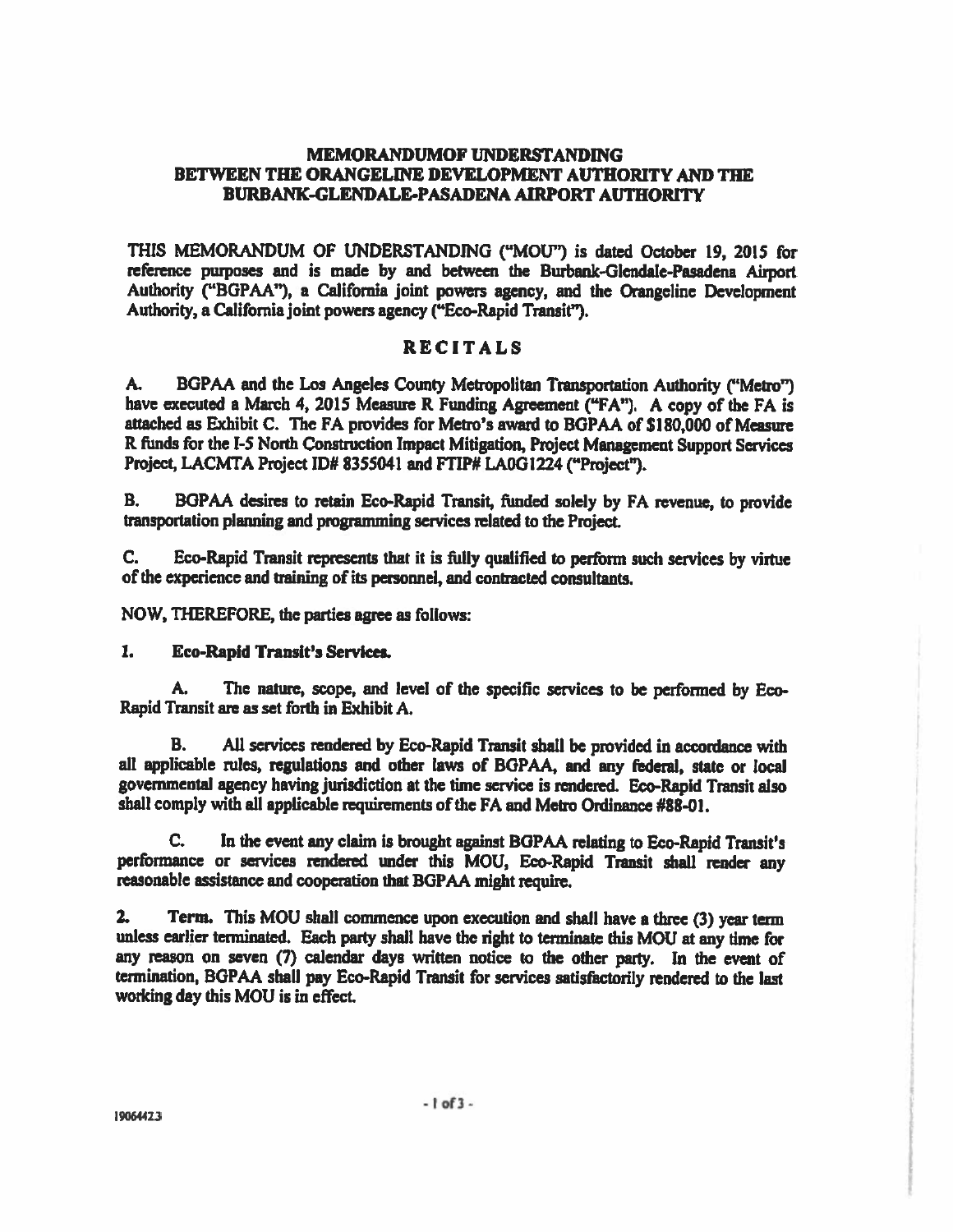#### $3<sub>1</sub>$ **Compensation.**

BGPAA agrees to compensate Eco-Rapid Transit, and Eco-Rapid Transit agrees A. to accept as full satisfaction for its services pursuant to this MOU, payment according to the fee schedule set forth in Exhibit B.

Eco-Rapid Transit shall submit to BGPAA an invoice, on a monthly basis or less В. frequently, for the services performed pursuant to this MOU. Each invoice shall itemize the services rendered during the billing period and the amount due. Within ten (10) business days of receipt of each invoice, BGPAA shall notify Eco-Rapid Transit in writing of any disputed amounts on the invoice. Within thirty (30) calendar days of receipt of each invoice, BGPAA shall pay all undisputed amounts on the invoice. BGPAA shall not withhold applicable taxes or other authorized deductions from the payments, and Eco-Rapid Transit shall pay all required taxes on the payments.

4. Status. Eco-Rapid Transit is, and shall at all times remain as to BGPAA, an independent joint powers authority. Eco-Rapid Transit shall have no power to incur any debt, obligation, or liability on behalf of BGPAA or to act otherwise on behalf of BGPAA as an agent. Neither BGPAA nor any of its officers, employees, agents or volunteers shall have control over the conduct of Eco-Rapid Transit except as set forth in this MOU. Eco-Rapid Transit shall not, at any time, or in any manner, represent that it is in any manner an employee of BGPAA.

Conflict of Interest. Eco-Rapid Transit shall not maintain or acquire any financial 5. interest that may be affected by the services. Eco-Rapid Transit shall avoid the appearance of having any financial interest that would conflict in any manner with the services.

Indemnification. Eco-Rapid Transit shall indemnify, hold harmless and defend BGPAA 6. and its officers, employees, and agents from any claim, demand, damage, liability, loss, cost or expense for any damage whatsoever, including death or injury to any person and injury to any property, resulting from willful misconduct, negligent acts, errors or omissions of Eco-Rapid **Transit.** 

7. Notices. Any notices, invoices or other documents related to this MOU shall be deemed received on (a) the day of delivery if delivered by hand during the receiving party's regular business hours or by e-mail before or during the receiving party's regular business hours; or (b) on the second business day following deposit in the United States mail, postage prepaid, to the addresses listed below, or to such other addresses as the parties may, from time to time, designate in writing pursuant to the provisions of this section.

**BGPAA, Contract Administrator** 2627 Hollywood Way Burbank, CA 91505 Attn: Mark Hardyment E-mail: mhardyment@bur.org

**Eco-Rapid Transit** 16401 Paramount Blvd. Paramount, CA 90723 Attn: Michael R. Kodama E-mail: mkodama@mkplanners.com